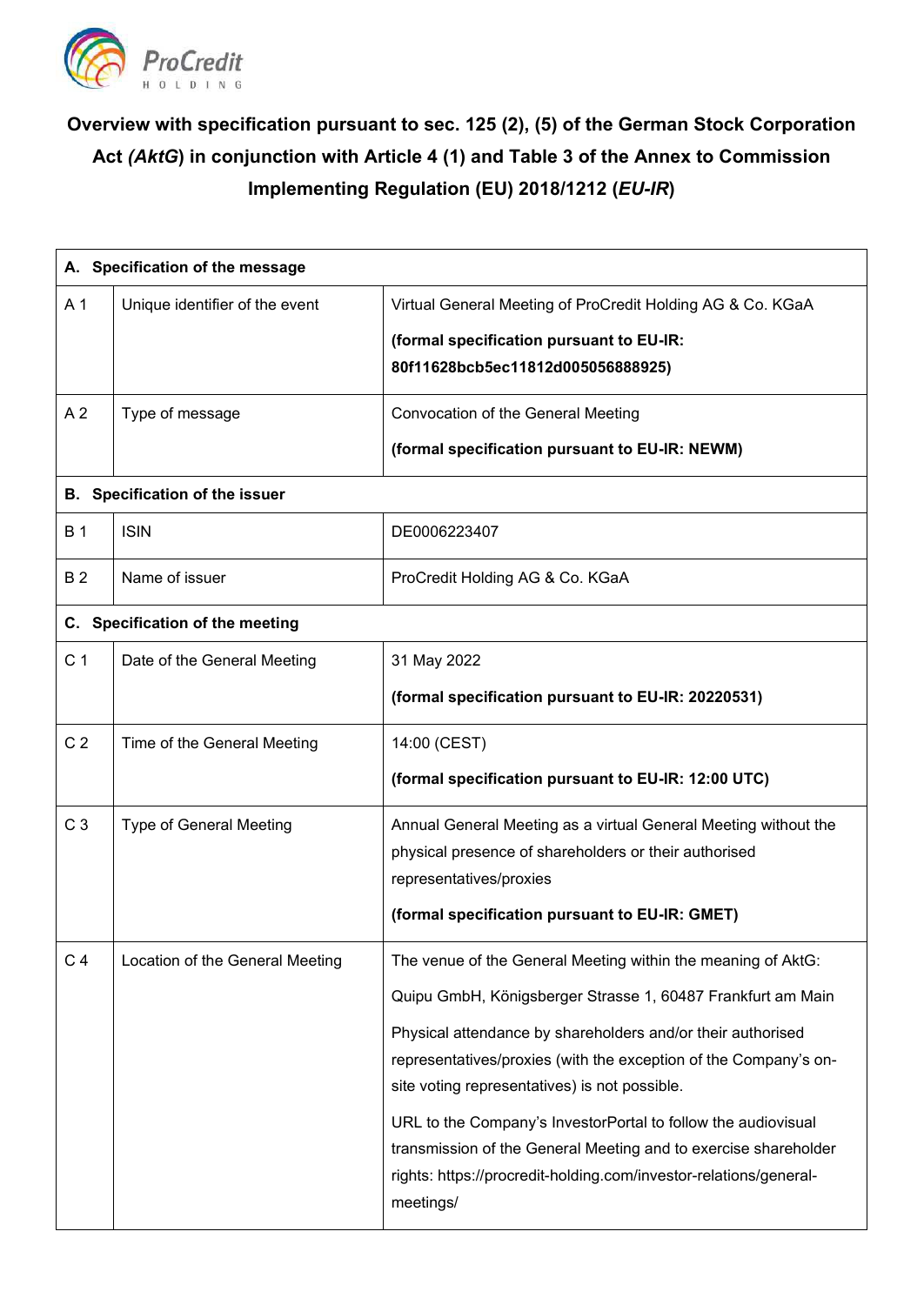

| C <sub>5</sub> | Recording date                                           | 24 May 2022, 24:00 (CEST)                                                                                                                                                                                                                                                                                                                                                                                                                                                                                                                                                                                                                                                                                                                                                                                                                                         |
|----------------|----------------------------------------------------------|-------------------------------------------------------------------------------------------------------------------------------------------------------------------------------------------------------------------------------------------------------------------------------------------------------------------------------------------------------------------------------------------------------------------------------------------------------------------------------------------------------------------------------------------------------------------------------------------------------------------------------------------------------------------------------------------------------------------------------------------------------------------------------------------------------------------------------------------------------------------|
|                | (Technical record date)                                  | (formal specification pursuant to EU-IR: 20220524; 22:00 UTC)                                                                                                                                                                                                                                                                                                                                                                                                                                                                                                                                                                                                                                                                                                                                                                                                     |
| C <sub>6</sub> | Uniform Resource Locator (URL)                           | https://procredit-holding.com/investor-relations/general-meetings/                                                                                                                                                                                                                                                                                                                                                                                                                                                                                                                                                                                                                                                                                                                                                                                                |
|                | D. Participation in the General Meeting                  |                                                                                                                                                                                                                                                                                                                                                                                                                                                                                                                                                                                                                                                                                                                                                                                                                                                                   |
|                |                                                          | Exercising voting rights by postal vote                                                                                                                                                                                                                                                                                                                                                                                                                                                                                                                                                                                                                                                                                                                                                                                                                           |
|                |                                                          | Exercise of voting rights by granting power of attorney and issuing<br>instructions to the voting representatives appointed by the Company                                                                                                                                                                                                                                                                                                                                                                                                                                                                                                                                                                                                                                                                                                                        |
| D <sub>1</sub> | Method of participation by                               | Authorisation of a third party                                                                                                                                                                                                                                                                                                                                                                                                                                                                                                                                                                                                                                                                                                                                                                                                                                    |
|                | shareholder                                              | The virtual General Meeting can be followed via an electronic<br>audiovisual transmission                                                                                                                                                                                                                                                                                                                                                                                                                                                                                                                                                                                                                                                                                                                                                                         |
|                |                                                          | (formal specification pursuant to EU-IR: EV, PX) (ISO 20022:<br>MAIL, EVOT, PRXY)                                                                                                                                                                                                                                                                                                                                                                                                                                                                                                                                                                                                                                                                                                                                                                                 |
|                |                                                          | Registration for the General Meeting until: 24 May 2022, 24:00<br>(CEST) (time of receipt is decisive)                                                                                                                                                                                                                                                                                                                                                                                                                                                                                                                                                                                                                                                                                                                                                            |
|                |                                                          | (formal specification pursuant to EU-IR: 20220524; 22:00 UTC)                                                                                                                                                                                                                                                                                                                                                                                                                                                                                                                                                                                                                                                                                                                                                                                                     |
| D <sub>2</sub> | Issuer deadline for the notification of<br>participation | Timely registration is required in order to exercise voting rights by<br>postal vote, exercise voting rights by granting power of attorney and<br>issuing instructions to the voting representatives appointed by the<br>Company, authorise third parties, and follow the virtual General<br>Meeting via an electronic audiovisual transmission. The relevant<br>deadlines for exercising these rights are set out in D 3.                                                                                                                                                                                                                                                                                                                                                                                                                                        |
|                |                                                          | (formal specification pursuant to EU-IR: 20220524; 22:00 UTC)                                                                                                                                                                                                                                                                                                                                                                                                                                                                                                                                                                                                                                                                                                                                                                                                     |
| D <sub>3</sub> | Issuer deadline for voting                               | Exercise of voting rights by remote voting, exercise of voting rights<br>by granting power of attorney and issuing instructions to the voting<br>representatives appointed by the Company, as well as authorisation<br>of third parties/proxies is to be undertaken by post or e-mail until:<br>30 May 2022, 24:00 (CEST) (time of receipt is decisive) (formal<br>specification pursuant to EU-IR: 20220530, 22:00 UTC) or<br>electronically via the InvestorPortal at https://procredit-<br>holding.com/investor-relations/general-meetings/ until voting<br>commences on the day of the virtual General Meeting (31 May<br>2022) (the exact time will be determined by the Chair of the<br>meeting) (formal specification pursuant to EU-IR: 20220531,<br>until the commencement of voting (the exact time will be<br>determined by the Chair of the meeting)) |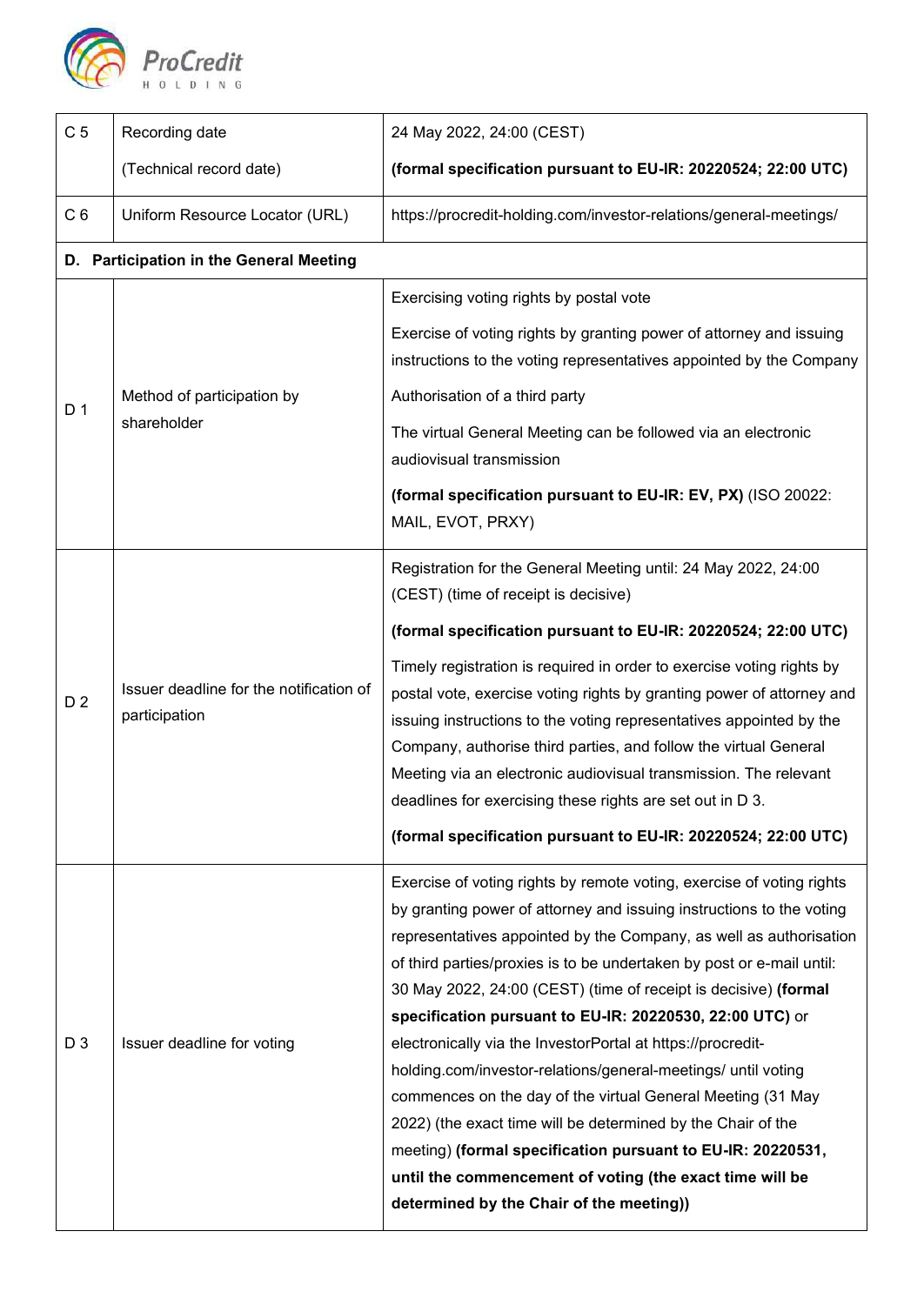

It will be possible to follow the virtual General Meeting via an electronic audiovisual transmission on 31 May 2022 from 14:00 (CEST) until the end of the General Meeting. **(formal specification pursuant to EU-IR: 20220531; from 12:00 UTC)**

| E. Agenda - Item 1    |                                                    |                                                                                                                                                                                                                                                                                                                                                                                                                                                                                                                                                                                                               |
|-----------------------|----------------------------------------------------|---------------------------------------------------------------------------------------------------------------------------------------------------------------------------------------------------------------------------------------------------------------------------------------------------------------------------------------------------------------------------------------------------------------------------------------------------------------------------------------------------------------------------------------------------------------------------------------------------------------|
| E <sub>1</sub>        | Unique identifier of the agenda item               | $\mathbf{1}$                                                                                                                                                                                                                                                                                                                                                                                                                                                                                                                                                                                                  |
| E <sub>2</sub>        | Title of the agenda item                           | Presentation of the annual financial statements and consolidated<br>financial statements, as well as the combined management report<br>for ProCredit Holding AG & Co. KGaA and the group, each as<br>approved by the Supervisory Board, including the explanatory<br>report with disclosures pursuant to section 289a (1) sentence 1 and<br>section 315a (1) sentence 1 HGB, and the Report of the<br>Supervisory Board for the 2021 financial year, as well as the<br>adoption of a resolution to approve the annual financial statements<br>for ProCredit Holding AG & Co. KGaA for the 2021 financial year |
| E 3                   | Uniform Resource Locator (URL) of<br>the materials | https://www.procredit-holding.com/investor-relations/general-<br>meetings/                                                                                                                                                                                                                                                                                                                                                                                                                                                                                                                                    |
| E 4                   | Vote                                               | <b>Binding vote</b><br>(formal specification pursuant to EU-IR: BV) (ISO 20022: BNDG)                                                                                                                                                                                                                                                                                                                                                                                                                                                                                                                         |
| E 5                   | Alternative options for voting                     | Approval, rejection, abstention<br>(formal specification pursuant to EU-IR: VF; VA; AB) (ISO<br>20022: CFOR, CAGS, ABST)                                                                                                                                                                                                                                                                                                                                                                                                                                                                                      |
| Agenda - Item 2<br>Е. |                                                    |                                                                                                                                                                                                                                                                                                                                                                                                                                                                                                                                                                                                               |
| E <sub>1</sub>        | Unique identifier of the agenda item               | $\overline{2}$                                                                                                                                                                                                                                                                                                                                                                                                                                                                                                                                                                                                |
| E <sub>2</sub>        | Title of the agenda item                           | Adoption of a resolution on the utilisation of the unappropriated<br>a wa ingine a                                                                                                                                                                                                                                                                                                                                                                                                                                                                                                                            |

| E <sub>2</sub> | Title of the agenda item                           | a received on the admeasters or the animal proprietion<br>earnings             |
|----------------|----------------------------------------------------|--------------------------------------------------------------------------------|
| E 3            | Uniform Resource Locator (URL) of<br>the materials | https://www.procredit-holding.com/investor-relations/general-<br>meetings/     |
| E 4            | Vote                                               | Binding vote<br>(formal specification pursuant to EU-IR: BV) (ISO 20022: BNDG) |
| E <sub>5</sub> | Alternative options for voting                     | Approval, rejection, abstention                                                |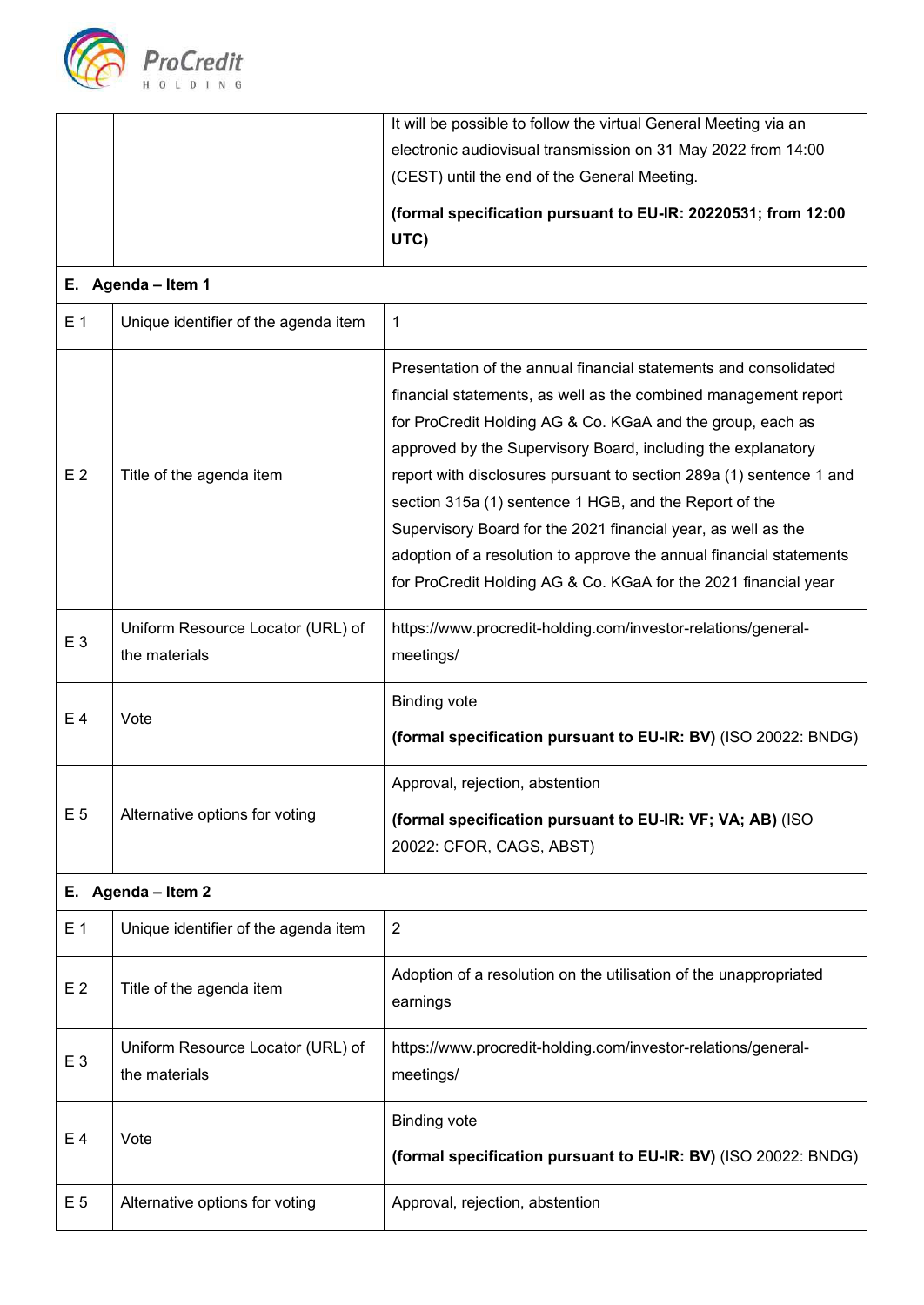

|                       |                                                    | (formal specification pursuant to EU-IR: VF; VA; AB) (ISO                                                                |
|-----------------------|----------------------------------------------------|--------------------------------------------------------------------------------------------------------------------------|
|                       |                                                    | 20022: CFOR, CAGS, ABST)                                                                                                 |
| E. Agenda - Item 3    |                                                    |                                                                                                                          |
| E <sub>1</sub>        | Unique identifier of the agenda item               | $\mathfrak{B}$                                                                                                           |
| E <sub>2</sub>        | Title of the agenda item                           | Adoption of a resolution on the authorisation to issue profit<br>participation rights                                    |
| E 3                   | Uniform Resource Locator (URL) of<br>the materials | https://www.procredit-holding.com/investor-relations/general-<br>meetings/                                               |
| E 4                   | Vote                                               | <b>Binding vote</b><br>(formal specification pursuant to EU-IR: BV) (ISO 20022: BNDG)                                    |
| E 5                   | Alternative options for voting                     | Approval, rejection, abstention<br>(formal specification pursuant to EU-IR: VF; VA; AB) (ISO<br>20022: CFOR, CAGS, ABST) |
| Agenda - Item 4<br>Е. |                                                    |                                                                                                                          |
|                       |                                                    |                                                                                                                          |
| E <sub>1</sub>        | Unique identifier of the agenda item               | $\overline{4}$                                                                                                           |
| E <sub>2</sub>        | Title of the agenda item                           | Adoption of a resolution on the ratification of the acts of the General<br>Partner                                       |
| E <sub>3</sub>        | Uniform Resource Locator (URL) of<br>the materials | https://www.procredit-holding.com/investor-relations/general-<br>meetings/                                               |
| E 4                   | Vote                                               | <b>Binding vote</b><br>(formal specification pursuant to EU-IR: BV) (ISO 20022: BNDG)                                    |
| E 5                   | Alternative options for voting                     | Approval, rejection, abstention<br>(formal specification pursuant to EU-IR: VF; VA; AB) (ISO<br>20022: CFOR, CAGS, ABST) |
| Е.                    | Agenda - Item 5                                    |                                                                                                                          |

| E <sub>1</sub> | Unique identifier of the agenda item               | 5                                                                                                   |
|----------------|----------------------------------------------------|-----------------------------------------------------------------------------------------------------|
| E <sub>2</sub> | Title of the agenda item                           | Adoption of a resolution on the ratification of the acts of the<br>members of the Supervisory Board |
| E <sub>3</sub> | Uniform Resource Locator (URL) of<br>the materials | https://www.procredit-holding.com/investor-relations/general-<br>meetings/                          |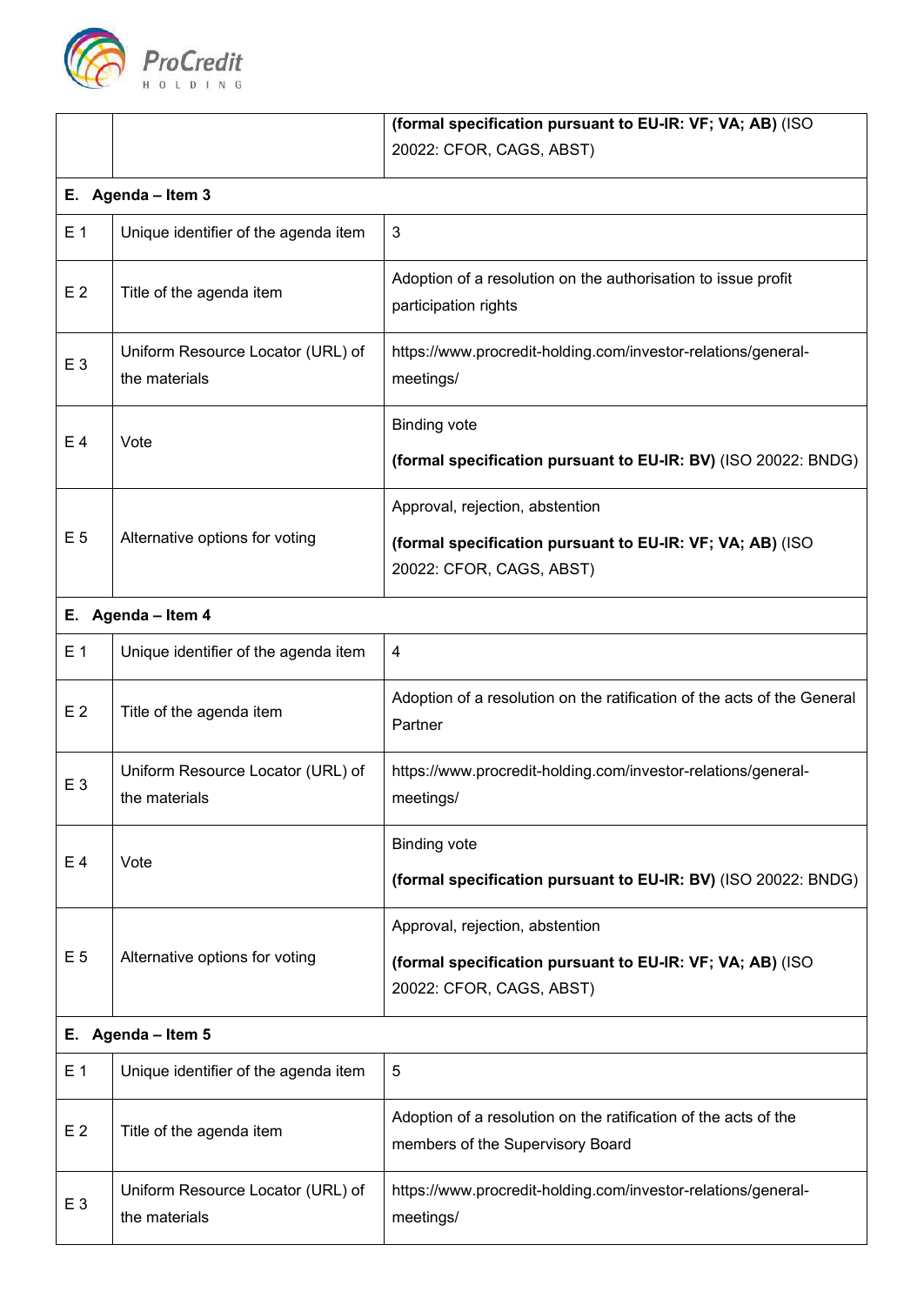

| $E_4$          | Vote                                               | <b>Binding vote</b>                                                                                                                                                                                                                                                                                                                    |
|----------------|----------------------------------------------------|----------------------------------------------------------------------------------------------------------------------------------------------------------------------------------------------------------------------------------------------------------------------------------------------------------------------------------------|
|                |                                                    | (formal specification pursuant to EU-IR: BV) (ISO 20022: BNDG)                                                                                                                                                                                                                                                                         |
|                |                                                    | Approval, rejection, abstention                                                                                                                                                                                                                                                                                                        |
| E <sub>5</sub> | Alternative options for voting                     | (formal specification pursuant to EU-IR: VF; VA; AB) (ISO<br>20022: CFOR, CAGS, ABST)                                                                                                                                                                                                                                                  |
| Е.             | Agenda - Item 6                                    |                                                                                                                                                                                                                                                                                                                                        |
| E <sub>1</sub> | Unique identifier of the agenda item               | 6                                                                                                                                                                                                                                                                                                                                      |
| E <sub>2</sub> | Title of the agenda item                           | Adoption of a resolution on the appointment of the auditor of the<br>annual financial statements and the auditor of the consolidated<br>financial statements for the financial year 2022 as well as the<br>auditor for the review of the abridged financial statements and the<br>interim management report for the first half of 2022 |
| E 3            | Uniform Resource Locator (URL) of<br>the materials | https://www.procredit-holding.com/investor-relations/general-<br>meetings/                                                                                                                                                                                                                                                             |
| $E_4$          | Vote                                               | <b>Binding vote</b><br>(formal specification pursuant to EU-IR: BV) (ISO 20022: BNDG)                                                                                                                                                                                                                                                  |
| E 5            | Alternative options for voting                     | Approval, rejection, abstention<br>(formal specification pursuant to EU-IR: VF; VA; AB) (ISO<br>20022: CFOR, CAGS, ABST)                                                                                                                                                                                                               |
| Е.             | Agenda - Item 7.1                                  |                                                                                                                                                                                                                                                                                                                                        |
| E 1            | Unique identifier of the agenda item               | 7.1                                                                                                                                                                                                                                                                                                                                    |
| E <sub>2</sub> | Title of the agenda item                           | 7. Adoption of a resolution on elections to the Supervisory Board<br>7.1 Jovanka Joleska Popovska                                                                                                                                                                                                                                      |
| E 3            | Uniform Resource Locator (URL) of<br>the materials | https://www.procredit-holding.com/investor-relations/general-<br>meetings/                                                                                                                                                                                                                                                             |
| E 4            | Vote                                               | <b>Binding vote</b><br>(formal specification pursuant to EU-IR: BV) (ISO 20022: BNDG)                                                                                                                                                                                                                                                  |
| E <sub>5</sub> | Alternative options for voting                     | Approval, rejection, abstention<br>(formal specification pursuant to EU-IR: VF; VA; AB) (ISO<br>20022: CFOR, CAGS, ABST)                                                                                                                                                                                                               |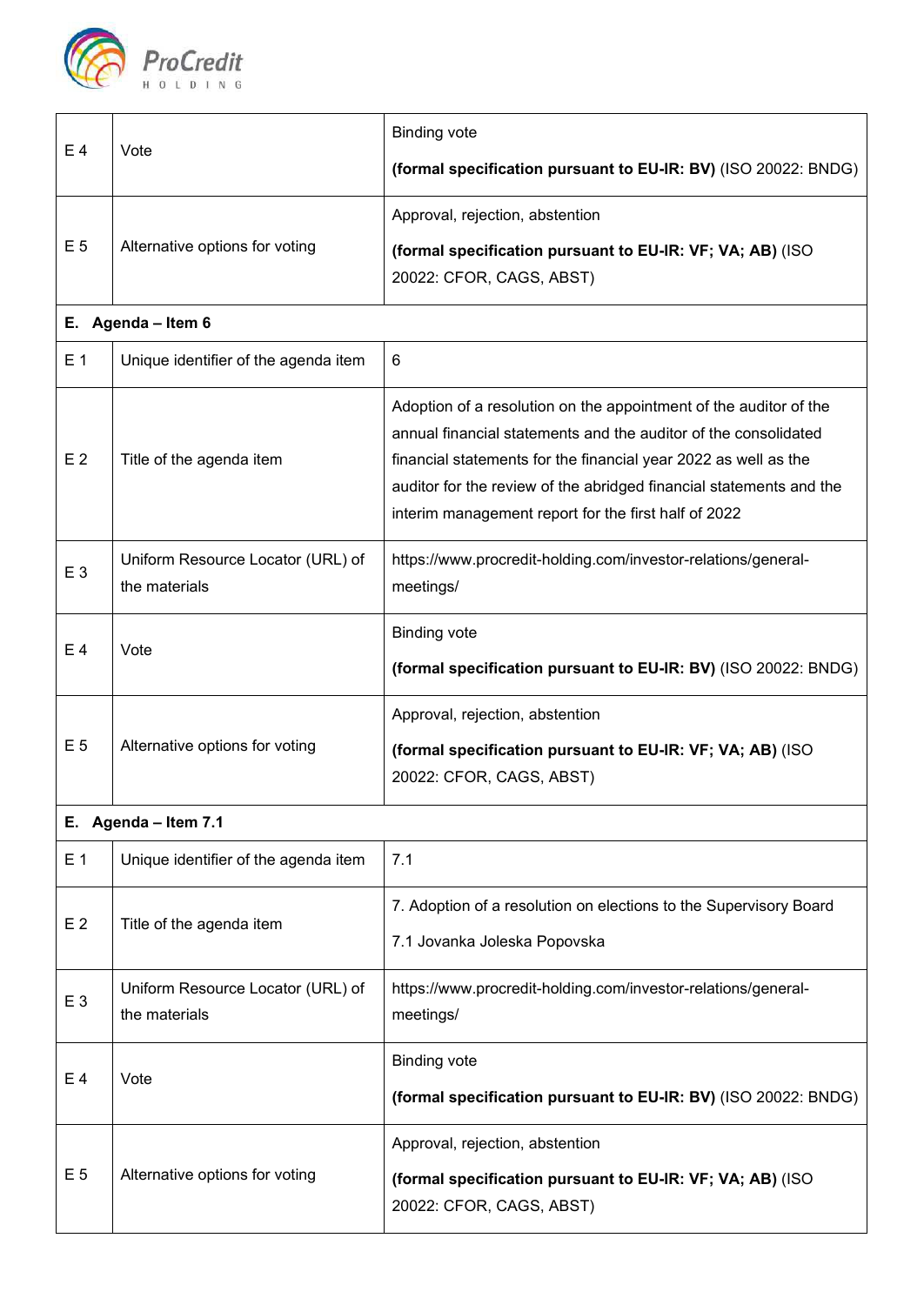

| E. Agenda - Item 7.2    |                                                    |                                                                                                                          |
|-------------------------|----------------------------------------------------|--------------------------------------------------------------------------------------------------------------------------|
| E <sub>1</sub>          | Unique identifier of the agenda item               | 7.2                                                                                                                      |
| E <sub>2</sub>          | Title of the agenda item                           | 7. Adoption of a resolution on elections to the Supervisory Board<br>7.2 Dr Jan Martin Witte                             |
| E 3                     | Uniform Resource Locator (URL) of<br>the materials | https://www.procredit-holding.com/investor-relations/general-<br>meetings/                                               |
| $E_4$                   | Vote                                               | <b>Binding vote</b><br>(formal specification pursuant to EU-IR: BV) (ISO 20022: BNDG)                                    |
| E <sub>5</sub>          | Alternative options for voting                     | Approval, rejection, abstention<br>(formal specification pursuant to EU-IR: VF; VA; AB) (ISO<br>20022: CFOR, CAGS, ABST) |
| Е.                      | Agenda - Item 7.3                                  |                                                                                                                          |
| E <sub>1</sub>          | Unique identifier of the agenda item               | 7.3                                                                                                                      |
| E <sub>2</sub>          | Title of the agenda item                           | 7. Adoption of a resolution on elections to the Supervisory Board<br>7.3 Dr H.P.M. (Ben) Knapen                          |
| E 3                     | Uniform Resource Locator (URL) of<br>the materials | https://www.procredit-holding.com/investor-relations/general-<br>meetings/                                               |
| E 4                     | Vote                                               | <b>Binding vote</b><br>(formal specification pursuant to EU-IR: BV) (ISO 20022: BNDG)                                    |
| E <sub>5</sub>          | Alternative options for voting                     | Approval, rejection, abstention<br>(formal specification pursuant to EU-IR: VF; VA; AB) (ISO<br>20022: CFOR, CAGS, ABST) |
| Agenda - Item 7.4<br>Е. |                                                    |                                                                                                                          |
| E <sub>1</sub>          | Unique identifier of the agenda item               | 7.4                                                                                                                      |
| E <sub>2</sub>          | Title of the agenda item                           | 7. Adoption of a resolution on elections to the Supervisory Board<br>7.4 Helen Alexander                                 |
| E 3                     | Uniform Resource Locator (URL) of<br>the materials | https://www.procredit-holding.com/investor-relations/general-<br>meetings/                                               |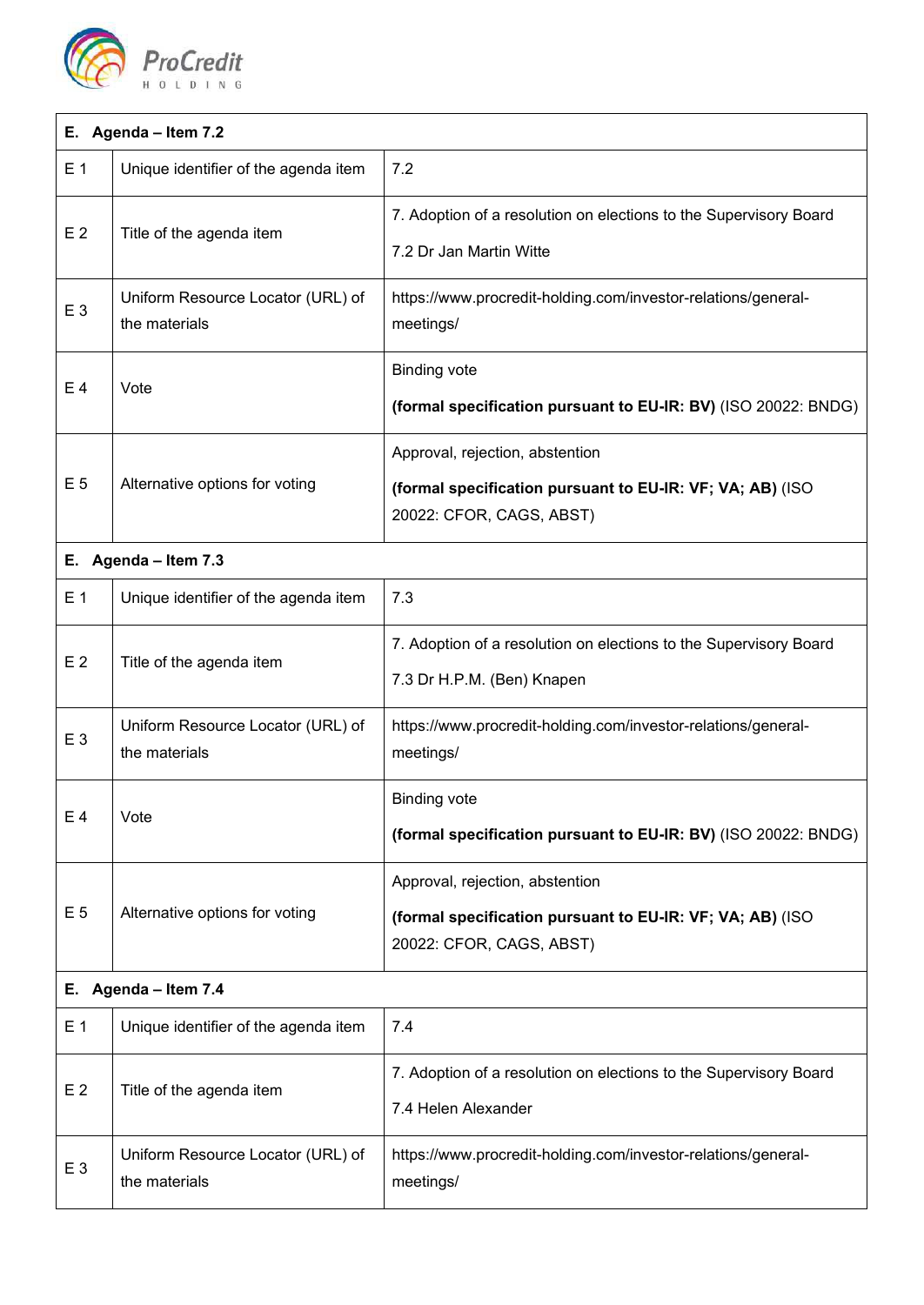

| E 4            | Vote                                               | <b>Binding vote</b><br>(formal specification pursuant to EU-IR: BV) (ISO 20022: BNDG)                                                                                      |
|----------------|----------------------------------------------------|----------------------------------------------------------------------------------------------------------------------------------------------------------------------------|
| E 5            | Alternative options for voting                     | Approval, rejection, abstention<br>(formal specification pursuant to EU-IR: VF; VA; AB) (ISO<br>20022: CFOR, CAGS, ABST)                                                   |
|                | E. Agenda - Item 7.5                               |                                                                                                                                                                            |
| E <sub>1</sub> | Unique identifier of the agenda item               | 7.5                                                                                                                                                                        |
| E <sub>2</sub> | Title of the agenda item                           | 7. Adoption of a resolution on elections to the Supervisory Board<br>7.5 Monish K. Dutt                                                                                    |
| E 3            | Uniform Resource Locator (URL) of<br>the materials | https://www.procredit-holding.com/investor-relations/general-<br>meetings/                                                                                                 |
| E 4            | Vote                                               | <b>Binding vote</b><br>(formal specification pursuant to EU-IR: BV) (ISO 20022: BNDG)                                                                                      |
| E 5            | Alternative options for voting                     | Approval, rejection, abstention<br>(formal specification pursuant to EU-IR: VF; VA; AB) (ISO<br>20022: CFOR, CAGS, ABST)                                                   |
|                | E. Agenda - Item 8                                 |                                                                                                                                                                            |
| E 1            | Unique identifier of the agenda item               | 8                                                                                                                                                                          |
| E <sub>2</sub> | Title of the agenda item                           | Resolution on the remuneration of the members of the Supervisory<br>Board and corresponding amendment to the Articles of Association<br>of ProCredit Holding AG & Co. KGaA |
| E <sub>3</sub> | Uniform Resource Locator (URL) of<br>the materials | https://www.procredit-holding.com/investor-relations/general-<br>meetings/                                                                                                 |
| E 4            | Vote                                               | <b>Binding vote</b><br>(formal specification pursuant to EU-IR: BV) (ISO 20022: BNDG)                                                                                      |
| E 5            | Alternative options for voting                     | Approval, rejection, abstention<br>(formal specification pursuant to EU-IR: VF; VA; AB) (ISO<br>20022: CFOR, CAGS, ABST)                                                   |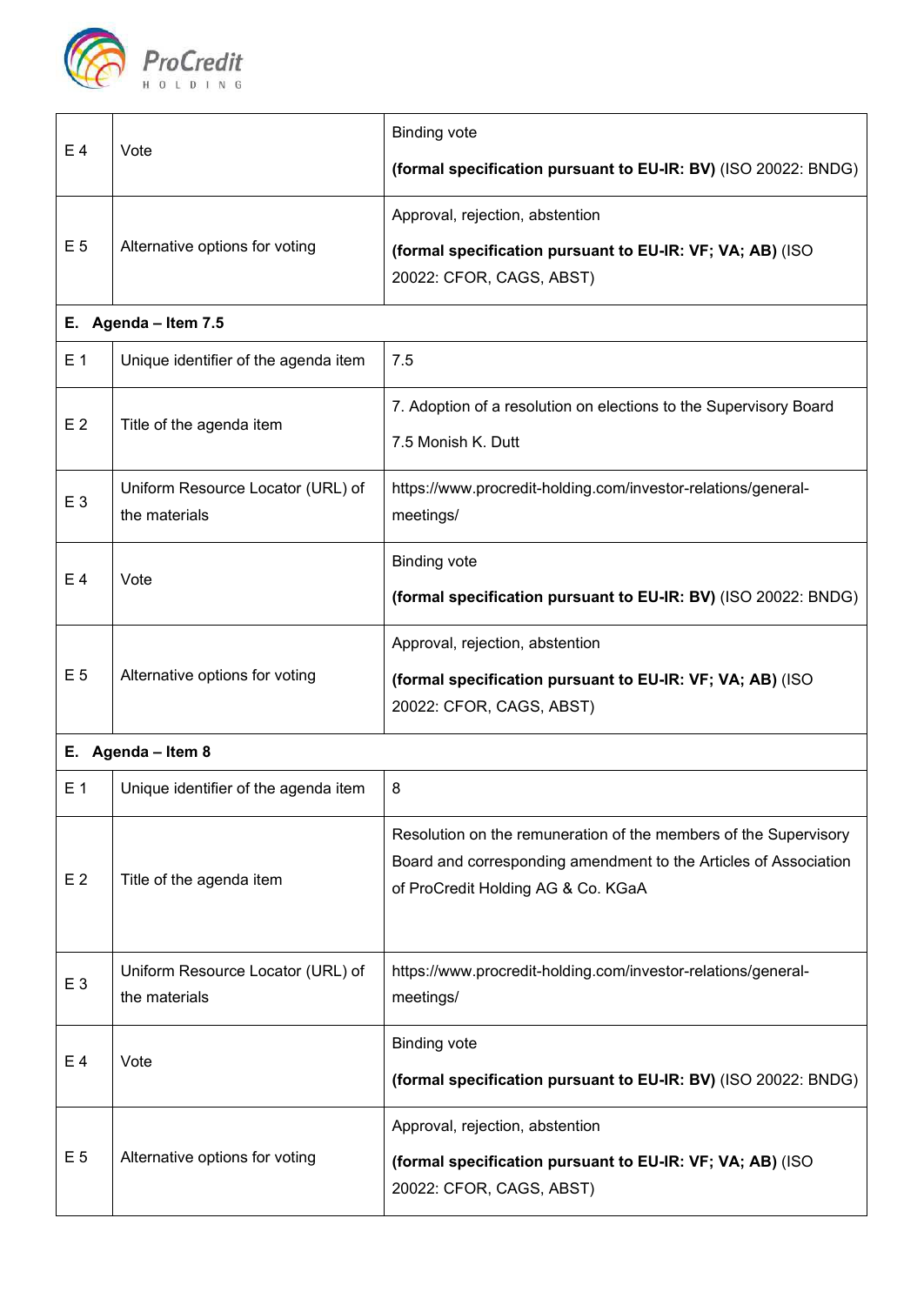

| E. Agenda - Item 9                                                                                      |                                                    |                                                                                                                                  |
|---------------------------------------------------------------------------------------------------------|----------------------------------------------------|----------------------------------------------------------------------------------------------------------------------------------|
| E 1                                                                                                     | Unique identifier of the agenda item               | 9                                                                                                                                |
| E <sub>2</sub>                                                                                          | Title of the agenda item                           | Adoption of a resolution on the approval of the Remuneration<br>Report                                                           |
| E <sub>3</sub>                                                                                          | Uniform Resource Locator (URL) of<br>the materials | https://www.procredit-holding.com/investor-relations/general-<br>meetings/                                                       |
| E4                                                                                                      | Vote                                               | Advisory vote<br>(formal specification pursuant to EU-IR: AV) (ISO 20022: ADVI)                                                  |
| E 5                                                                                                     | Alternative options for voting                     | Approval, rejection, abstention<br>(formal specification pursuant to EU-IR: VF; VA; AB) (ISO<br>20022: CFOR, CAGS, ABST)         |
| F.                                                                                                      |                                                    | Specification of deadlines for the exercise of other shareholder rights - Additions to the agenda                                |
| F <sub>1</sub>                                                                                          | Deadline applies to:                               | Transmission of a request to make an addition to the agenda                                                                      |
| F <sub>2</sub>                                                                                          | Applicable issuer deadline                         | 30 April 2022, 24:00 (CEST) (time of receipt is decisive)<br>(formal specification pursuant to EU-IR: 20220430; 22:00 UTC)       |
| Е.                                                                                                      |                                                    | Specification of deadlines for the exercise of other shareholder rights - Counter-motions                                        |
| F 1                                                                                                     | Deadline applies to:                               | Transmission of a counter-motion to the resolution proposals for<br>items on the agenda                                          |
| F <sub>2</sub>                                                                                          | Applicable issuer deadline                         | 16 May 2022, 24:00 (CEST) (time of receipt is decisive)<br>(formal specification pursuant to EU-IR: 20220516; 22:00 UTC)         |
| Specification of deadlines for the exercise of other shareholder rights - Election proposals<br>F.      |                                                    |                                                                                                                                  |
| F 1                                                                                                     | Deadline applies to:                               | Transmission of proposals for the election of candidates for the<br>supervisory board or for the auditors of the annual accounts |
| F <sub>2</sub>                                                                                          | Applicable issuer deadline                         | 16 May 2022, 24:00 (CEST) (time of receipt is decisive)<br>(formal specification pursuant to EU-IR: 20220516; 22:00 UTC)         |
| Specification of deadlines for the exercise of other shareholder rights - Submission of questions<br>F. |                                                    |                                                                                                                                  |
| F 1                                                                                                     | Deadline applies to:                               | Submission of questions by electronic communication channels                                                                     |
| F <sub>2</sub>                                                                                          | Applicable issuer deadline                         | 29 May 2022, 24:00 (CEST) (time of receipt is decisive)<br>(formal specification pursuant to EU-IR: 20220529; 22:00 UTC)         |